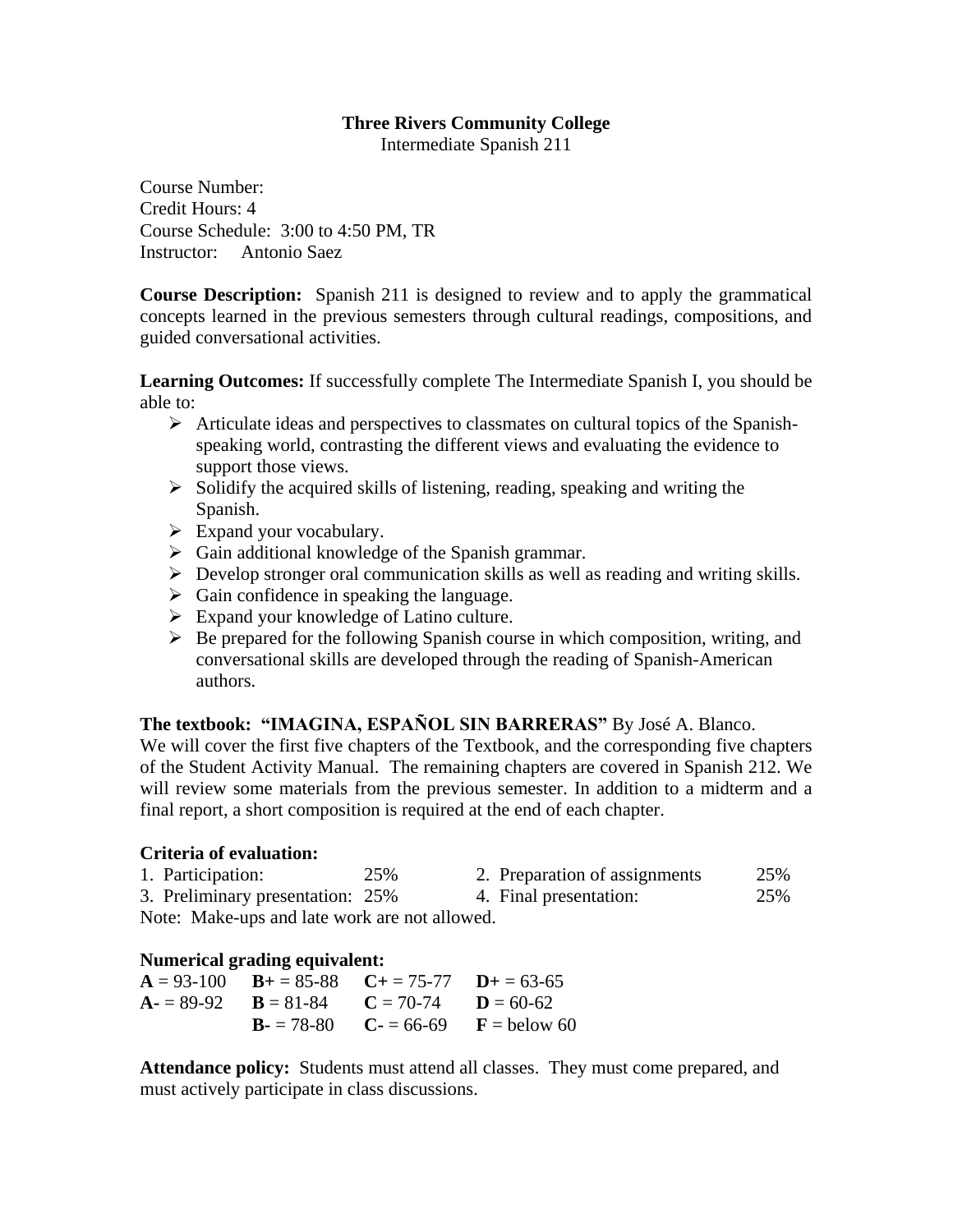### **Page 2**

**Students with disabilities:** Any student with a hidden or visible disability which may require classroom modifications should see me about this within the first week or two of class. I will ask you to see one of the learning disabilities counselors on campus so that together we can work out an appropriate plan to meet your needs.

**Withdrawal from class:** December 3 is the last day a student may withdraw with the signature of the instructor or advisor, processing that withdrawal through the Office of the Registrar. Students who merely stop attending classes, but do not officially withdraw through the Registrar's Office will receive a grade of **F** for the semester. The last day of classes is Dec. 10.

### **Course Outline:**

#### **August - September 2007:**

**Week 1: Summary of grammatical structures. Lección 1: Sentir y Vivir:** Saludos y Presentaciones; Saludar y despedirse por teléfono. Las relaciones, los sentimientos, las personalidades, los estados emocionales: pp. 4-7. Cortometraje: Momentos de estación. Análisis y comprensión. **Assignment for Week 2:** Lección 1. Imagina Estados Unidos; pp.12-17; Present tense of regular and stem changing verbs; **Ser y Estar;** nouns and articles; definite articles: pp. 18-31. Composición estructurada. **Week 2: Review of previous class assignment**. El Español en Estados Unidos. Los Latinos en EE UU. Práctica y Comunicación: pp.12-21; Conversación y escritura. **Gustar y verbos similares:** pp.26-31. **Cultura**: Corriente Latina. **Literatura**: Poema 20: pp. 32-39. **Assignment for Week 3:** Lección 2: **Vivir en la ciudad.** Lugares, direcciones y actividades. Imagina México: pp. 42-45; 50-55. **Week 3: Review of previous class assignment.** Práctica de ejercicios; Conversación y escritura: pp. 56-59. Cortometraje; **Adiós Mamá;** Análisis y comprensión. **Assignment for Week 4:** Capitulo 2: The Preterite vs. The imperfect (pasado): pp. 64-69. Carta. **Week 4: Summary of gramatical structures in Chap. 2.**

Preterit tense; the imperfect tense; the preterit vx the imperfect; hacer+time expressions.

**Assignment for Week 5:** Lección 2: **Cultura:** Juchitán**; Literatura:** Aqueronte: pp. 70-77; composición estructurada.

**Week 5: Review of previous class assignment. Lección 3**: **La influencia de los medios:** la prensa, el cine y la televisión**:** pp.78-83. Cortometraje: **Encrucijada.**  Análisis y comprensión.

**Assignment for Week 6:** Lección 3: **Imagina El Caribe;** presentación del tema y vocabulario pp. 88-93.